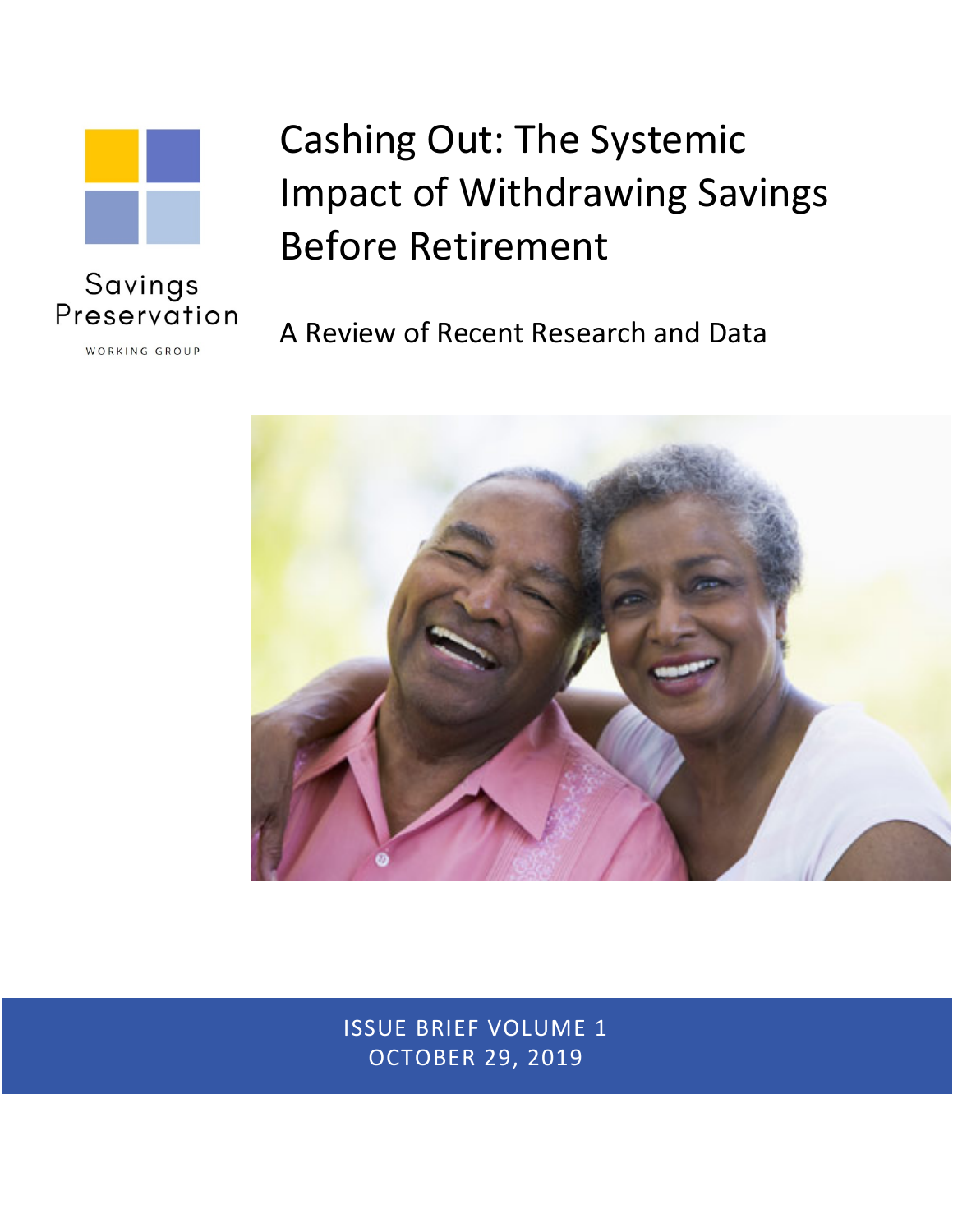### **The Savings Preservation Working Group**

SPWG members believe everyone deserves the opportunity to retire with dignity and financial independence. Defined contribution plans play an important role in helping people save, but the system could be improved to better facilitate the preservation of retirement savings to and through retirement.

In order to improve the system, the SPWG endeavors to:

- Promote thoughtful discussion of policies that will to help working families preserve their retirement savings;
- Encourage private‐sector best practices related to retirement account preservation;
- Deepen the understanding of the factors that erode retirement savings, and serve as a central repository for thought leadership; and
- Develop stakeholder consensus regarding policy options for lawmakers to help preserve retirement savings.

Membership in the SPWG is limited to a select group of individuals that have demonstrated thought leadership in the area of retirement savings and provide a diversity of viewpoints *(e.g.*, political leanings, constituency affiliation, and experience).

# Additional Information

For more information about the SPWG or to access the materials cited in this Issue Brief, visit preservingsavings.org or email info@preservingsavings.org.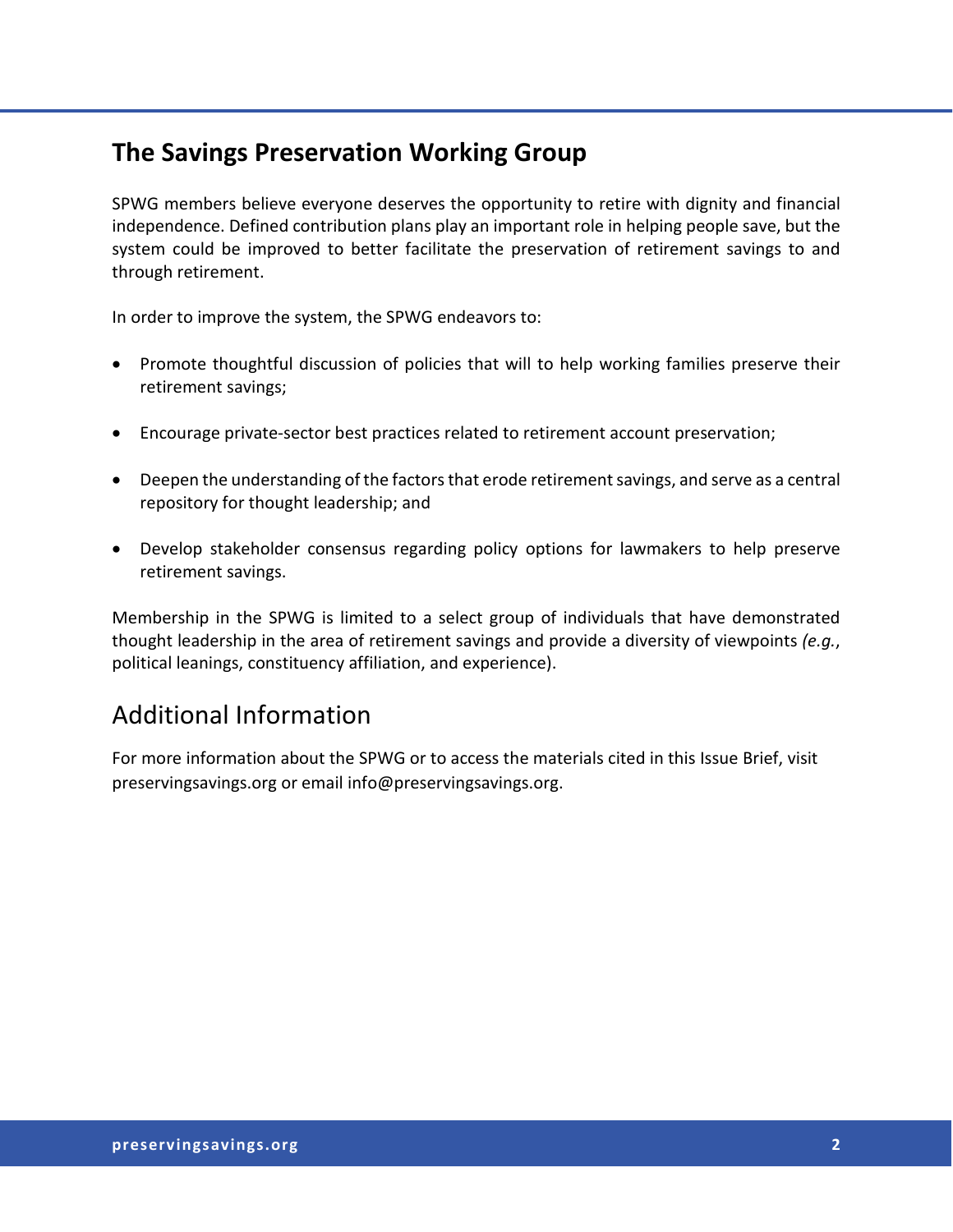### **Glossary of Key Terms and Abbreviations**

*401(k) Plan.* A tax-favored retirement plan offered by an employer to employees

*Asset-weighted***.** Cash-outs determined by a percentage of assets withdrawn from tax favored accounts (*e.g.,* 401(k) plans and IRAs) prior to retirement after participants leave employment

*Cash-outs***.** Pre-retirement withdrawals from tax-favored retirement savings accounts (*i.e.*, 401(k) plans and IRAs) after leaving employment

*EBRI***.** The Employee Benefit Research Institute, a nonpartisan, tax-exempt organization created in 1978 for the purpose of contributing to sound employee benefit programs and public policy through independent, objective, fact-based research, and education.

*Form 5500.* An annual filing made with respect to 401(k) and other retirement plans that contains data related to plan participation, assets, investments, and fees

*GAO***.** The U.S. Government Accountability Office, an independent, nonpartisan agency that works for the U.S. Congress

*ICI***.** The Investment Company Institute, an association representing certain regulated investment funds

*IRA***.** Individual Retirement Account, a tax-favored retirement savings account for individuals

*Leakage***.** Assets withdrawn from tax-favored retirement savings accounts (*e.g.,* 401(k) plans and IRAs) prior to a person's retirement age

*Participant-weighted basis***.** Cash-outs determined by a percentage of terminated participants withdrawn from tax favored accounts (*e.g.,* 401(k) plans and IRAs) prior to retirement after participants leave employment

*PPT***.** Participants in a defined contribution retirement plan

*SIPP.* The Survey of Income and Program Participation produced by the U.S. Census Bureau

*SPWG*. Savings Preservation Working Group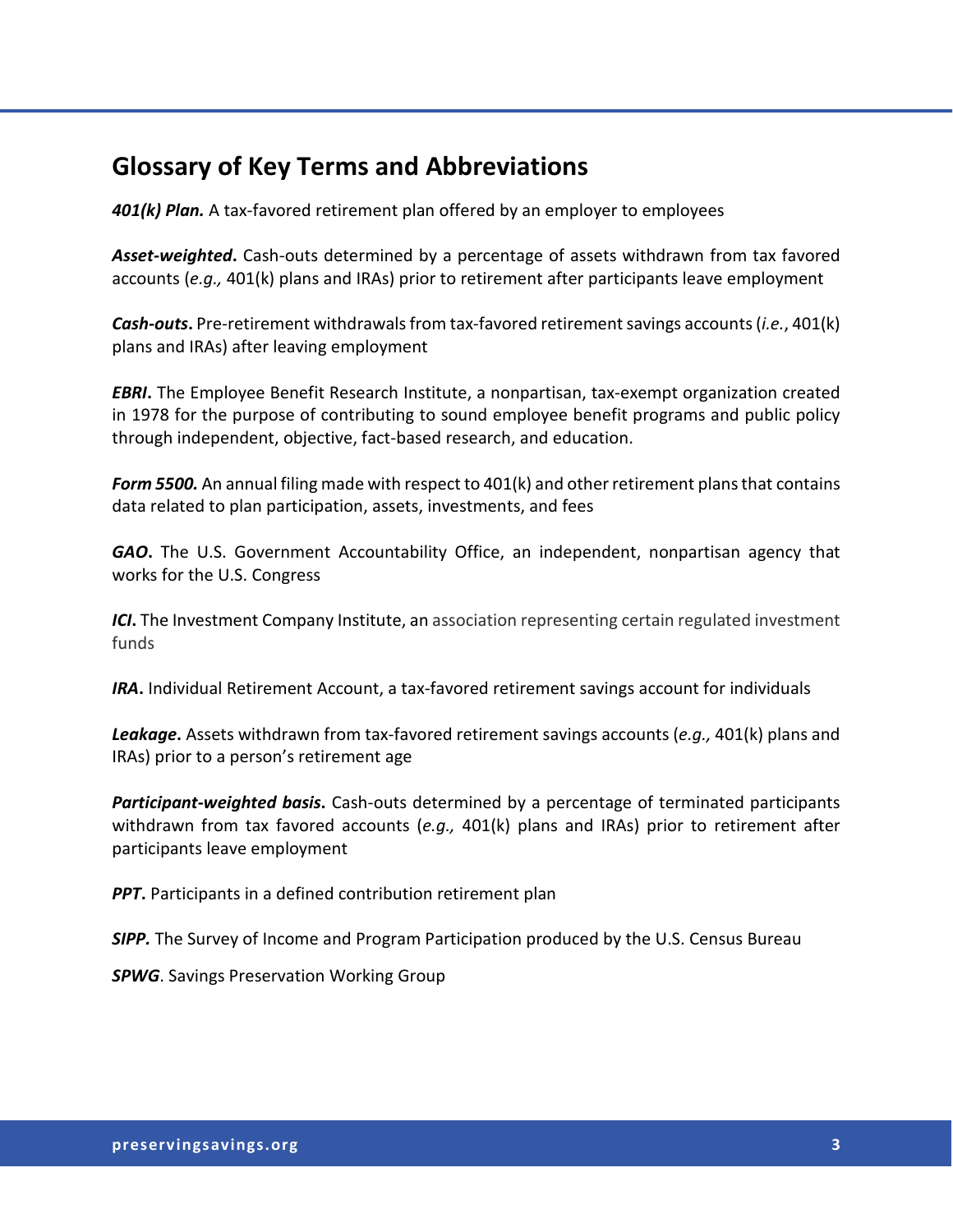### **Introduction & Summary of Findings**

The U.S. retirement system has shifted from traditional defined benefit pension plans to defined contribution plans (*e.g.*, 401(k) plans) over the past generation, and that has resulted in working people having more opportunities to draw on their savings before reaching retirement age. The withdrawal of assets from a retirement plan is typically referred to as "leakage" and generally occurs in three forms:

- Cash-outs;
- Hardship withdrawals (*i.e.*, withdrawals permitted by 401(k) plans in connection with certain unforeseen emergencies and other life events); and
- Loan defaults (*i.e.*, when a plan participant borrows against his or her savings account and does not repay the loan).

Because leakage can have a profound effect on individuals' retirement security, the SPWG reviewed the available research on leakage and concluded that cash-outs were the most prolific form of leakage. For example, GAO concluded in a 2009 study that leakage from cash-outs was more than eight times greater than leakage from hardship withdrawals and 130 times greater than leakage from loan defaults.

To better understand the impact of cash-outs on the retirement system, the SPWG reviewed recent empirical research reports, surveys, and simulation models estimating cash-outs. The results of this review, including our assessment of the available studies, are memorialized in this report.

- **At least 33% and as many as 47% of plan participants withdraw part or all of their retirement plan assets following a job change.**
- **•** The lost savings due to cash-outs amounts to between \$60 billion and \$105 billion annually.
- **Approximately 4.5 to 6.4 million participants cash-out annually, which is approximately 6.5% to 9.5% of 401(k) plan participants.**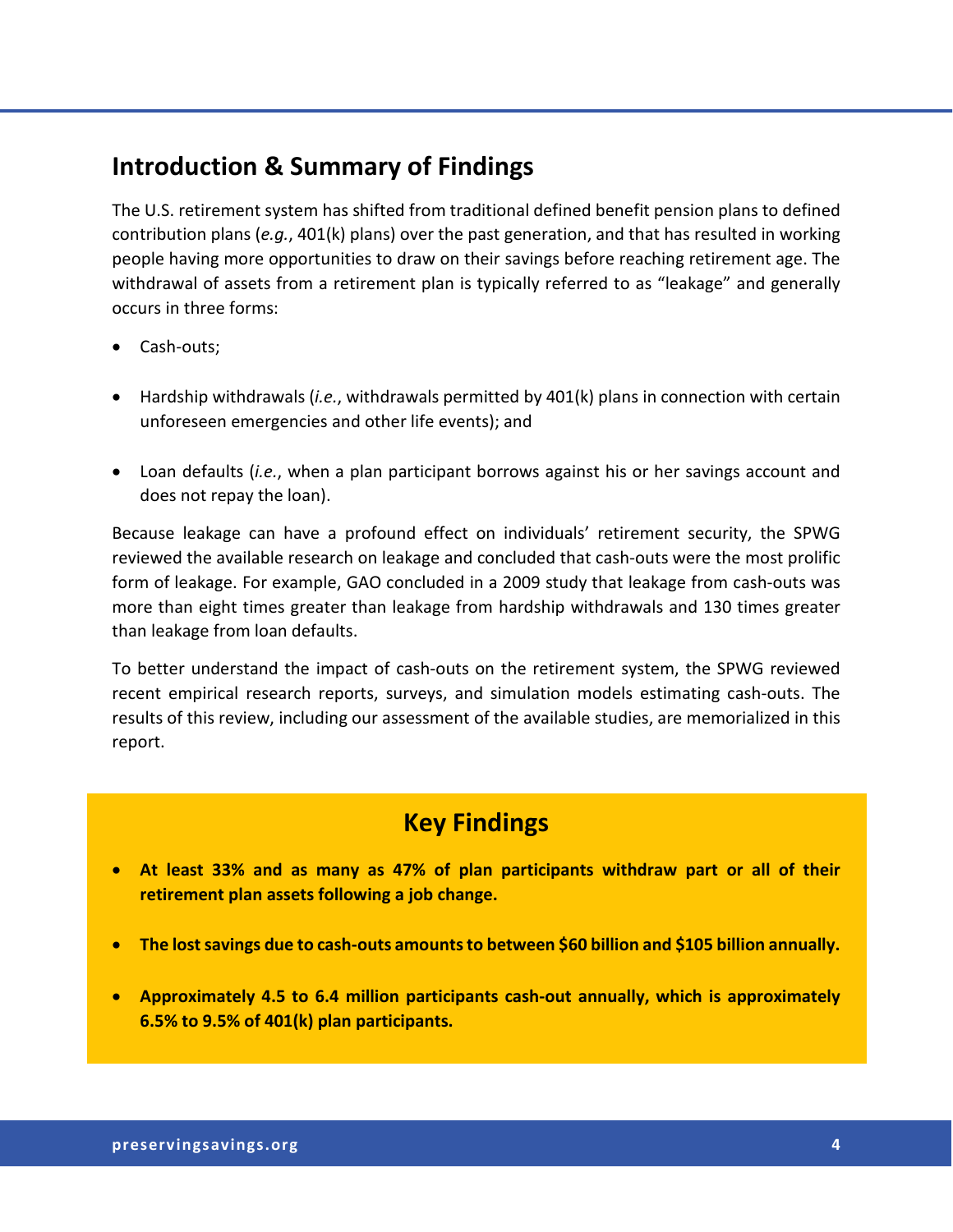### **SPWG Review of Cash-Out Research**

The SPWG conducted a meta-analysis of seven recent studies of cash-outs, assessing their data sources, populations, and methodology. The estimates of leakage due to cash-outs vary greatly from study to study, based on differences in the data sources and methodology. The chart below shows the variation between the studies.



# 401(k) Cashout Leakage Estimates

The SPWG also assessed our confidence in each study and assigned relative confidence levels (*i.e.,* high, medium, low) in terms of studies' applicability to the entire 401(k) system. In general, we believe the most reliable estimates of 401(k) cash-outs are found in studies that rely upon empirical experience drawn directly from large populations of 401(k) plan participants. Thus, in assigning the confidence levels, we gave more weight to studies that utilized empirical data and to studies that examined larger populations of 401(k) participants. Each of the studies is discussed below.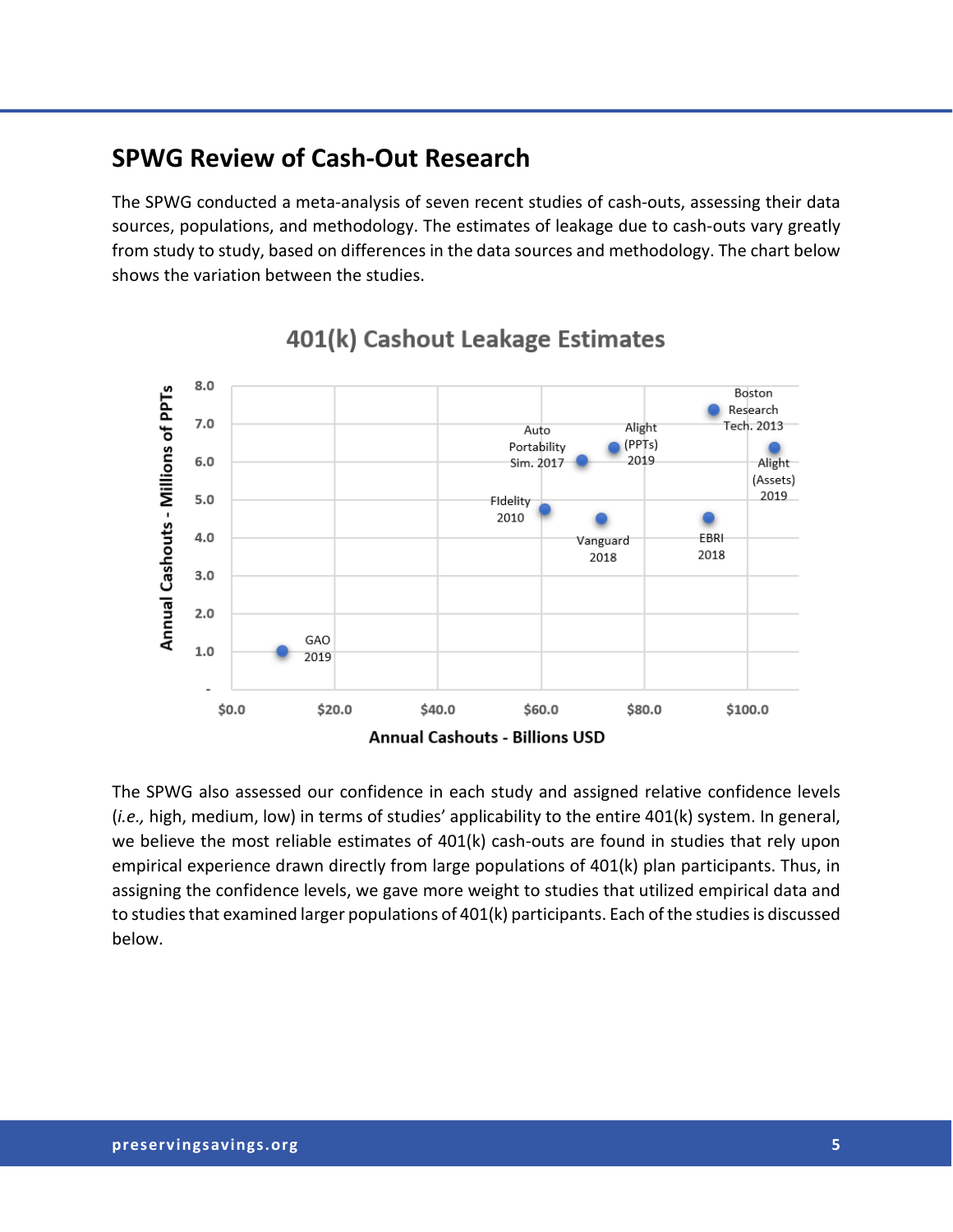# **High Confidence Estimates of Cash-Outs**

### **Employee Benefit Research Institute (EBRI)**

EBRI is generally regarded as the most authoritative, influential, and independent retirement savings research organization. Partnering with the ICI and numerous recordkeepers, EBRI manages and annually updates the EBRI/ICI 401(k) Database, which along with other data sources, supports EBRI's Retirement Savings Projection Model (RSPM). This model is routinely used to evaluate the nation's retirement income adequacy and to project the impact of various public policy initiatives that promote increased retirement savings.

The most recent EBRI measurement of cash-outs was made in 2018, covering cash-outs from 1996 to 2015.

| Data Source: | EBRI/ICI 401(k) Database with annual updates using RSPM Model version<br>2017, Form 5500 historical tables                                                                                   |
|--------------|----------------------------------------------------------------------------------------------------------------------------------------------------------------------------------------------|
| Population:  | 27.1 million participants in 110,794 plans holding \$2.0 trillion in assets and<br>covering 49% of the universe of 401(k) plan participants, 20% of plans, and<br>44% of 401(k) plan assets. |
| Methodology. | Estimates cash-outs using proprietary information from recordkeeners to                                                                                                                      |

*Methodology***:** Estimates cash-outs using proprietary information from recordkeepers to make statistical imputations. Years prior to 2015 were estimated based on active participants and average account balances from 2015 data.

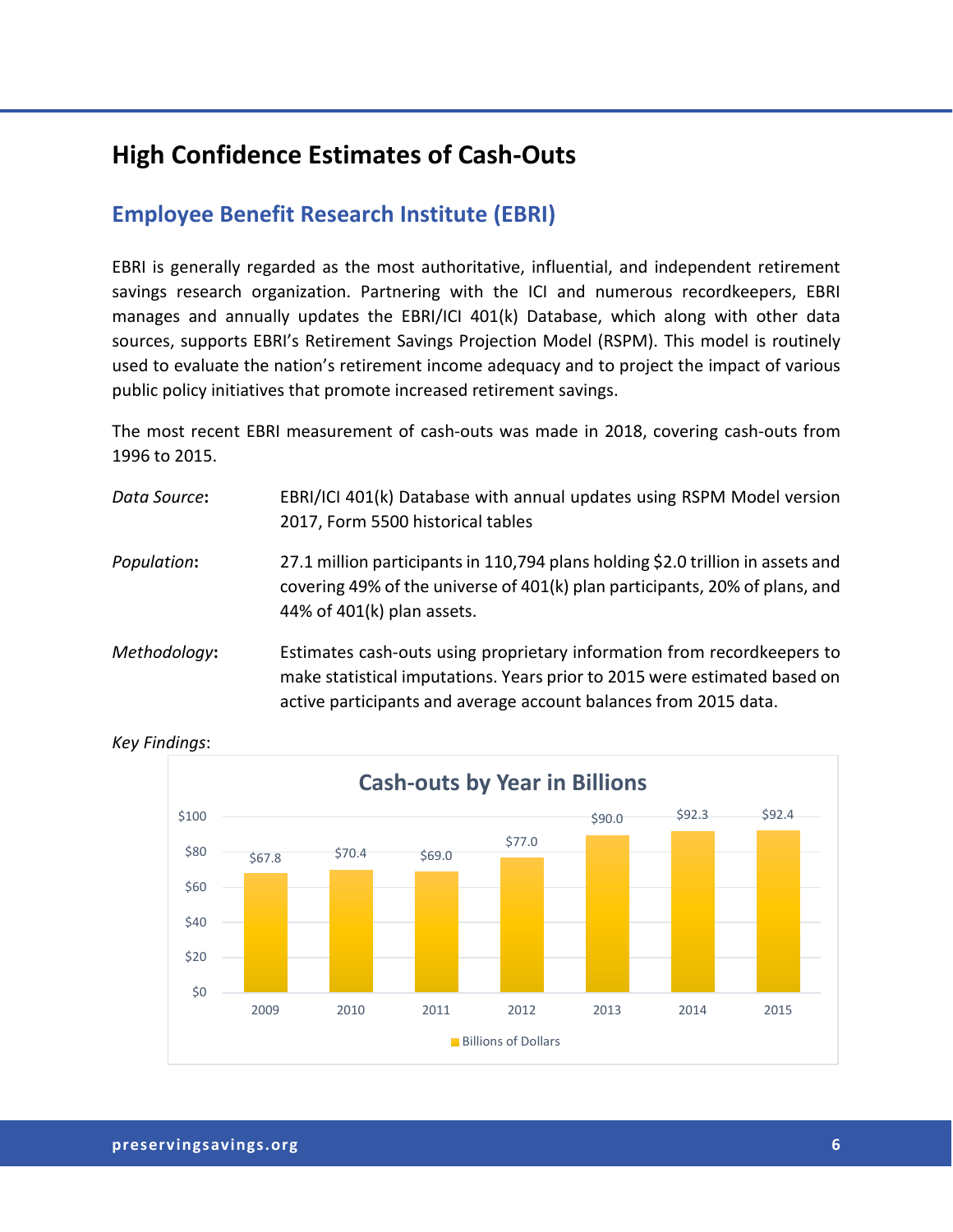### *Analysis*: To provide an estimate of total number of participants who cashed out all or part of their retirement plan assets in 2015, EBRI applied a composite annual leave ratio (*i.e.,* the percentage of employees who leave employment annually) of 22% and a cash-out rate of 31% (all balances) to derive total number of participant cash-outs of 4.52 million.

### **Cash-Out Studies by Large Recordkeepers**

Since 2010, multiple studies by Fidelity, Vanguard, and Alight have all indicated high levels of cash-outs following a job change. On a participant basis, these studies reflect similar levels and patterns of leakage by age and balance segments. In addition, studies by Alight and Vanguard have examined the levels of cash-outs that occur on an asset-weighted basis.

While their methodologies differ somewhat, the large recordkeeper studies all rely upon empirical data, updated annually, for millions of 401(k) participants. Collectively, Fidelity, Vanguard, and Alight account for 32.6 million participants in defined contribution plans, or about 32% of the total population.

Variations in cash-out experience between studies can be largely explained by methodology. For example, the 2019 Alight study examines all cash-out distributions in a given year, regardless of termination date. Vanguard's studies examine the actions of participants who terminated in a calendar year and tracks their decisions in that same calendar year. Under Vanguard's approach, participants who left their jobs late in a given year would be less likely to be observed taking distributions compared to those who leave earlier in the year because it may not occur during the 12-month measurement period. For this reason, these studies may tend to yield slightly lower cash-out figures.

#### **1. Alight (2019)**

The most-recent Alight study (*What Do Workers Do with Their Retirement Savings after They Leave Their Employers?*) is particularly worthy of close examination, as it involved a longitudinal analysis of the distribution behaviors of job-changers over a 10-year period.

*Data Source***:** Alight proprietary data

*Population***:** 2 million participants, terminated between 2008 and 2017, with account balances of \$100 billion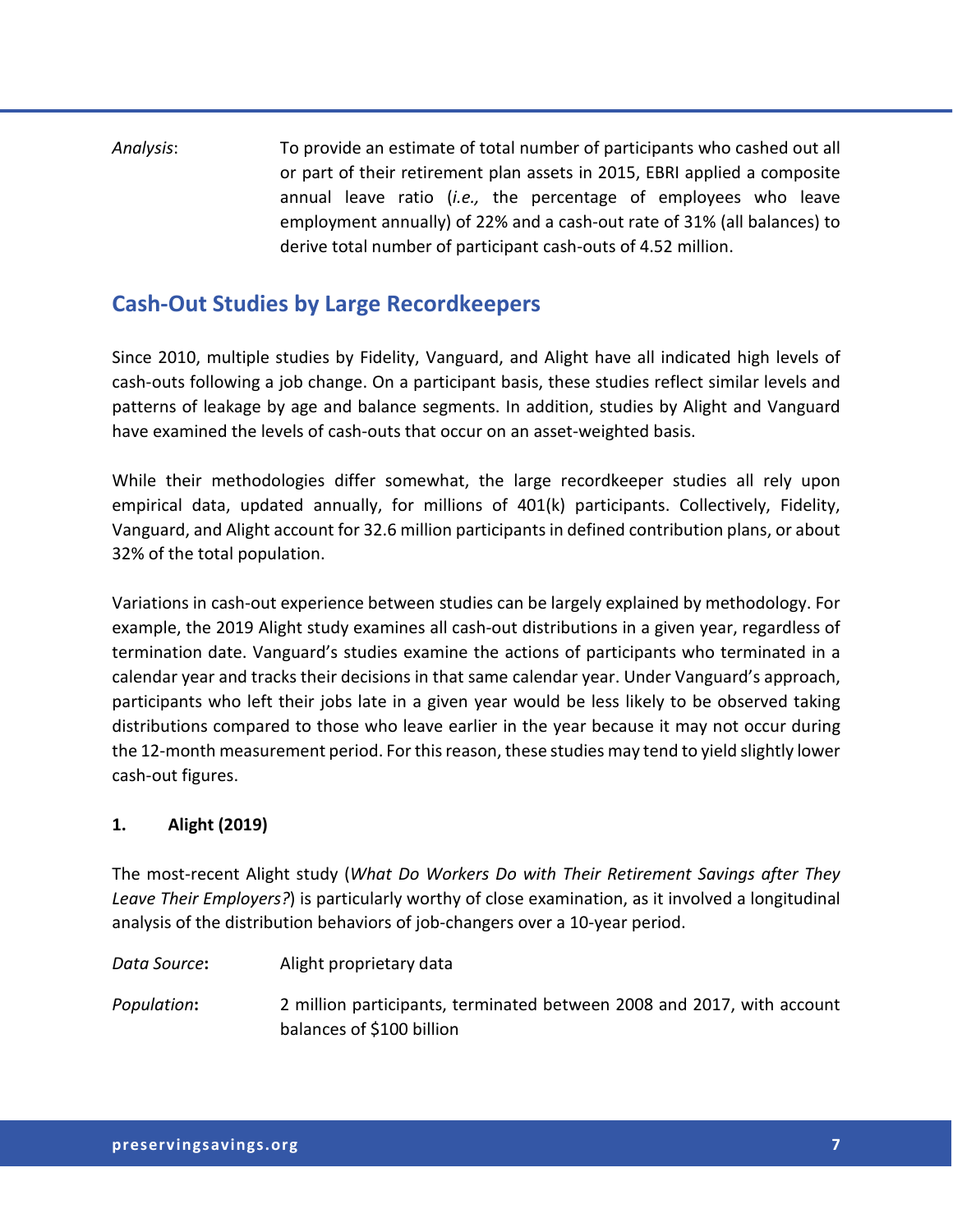#### *Methodology***:** Measured activity as of December 31, 2017 on both asset-weighted and participant-weighted bases, including participants who took a lump-sum cash distribution.

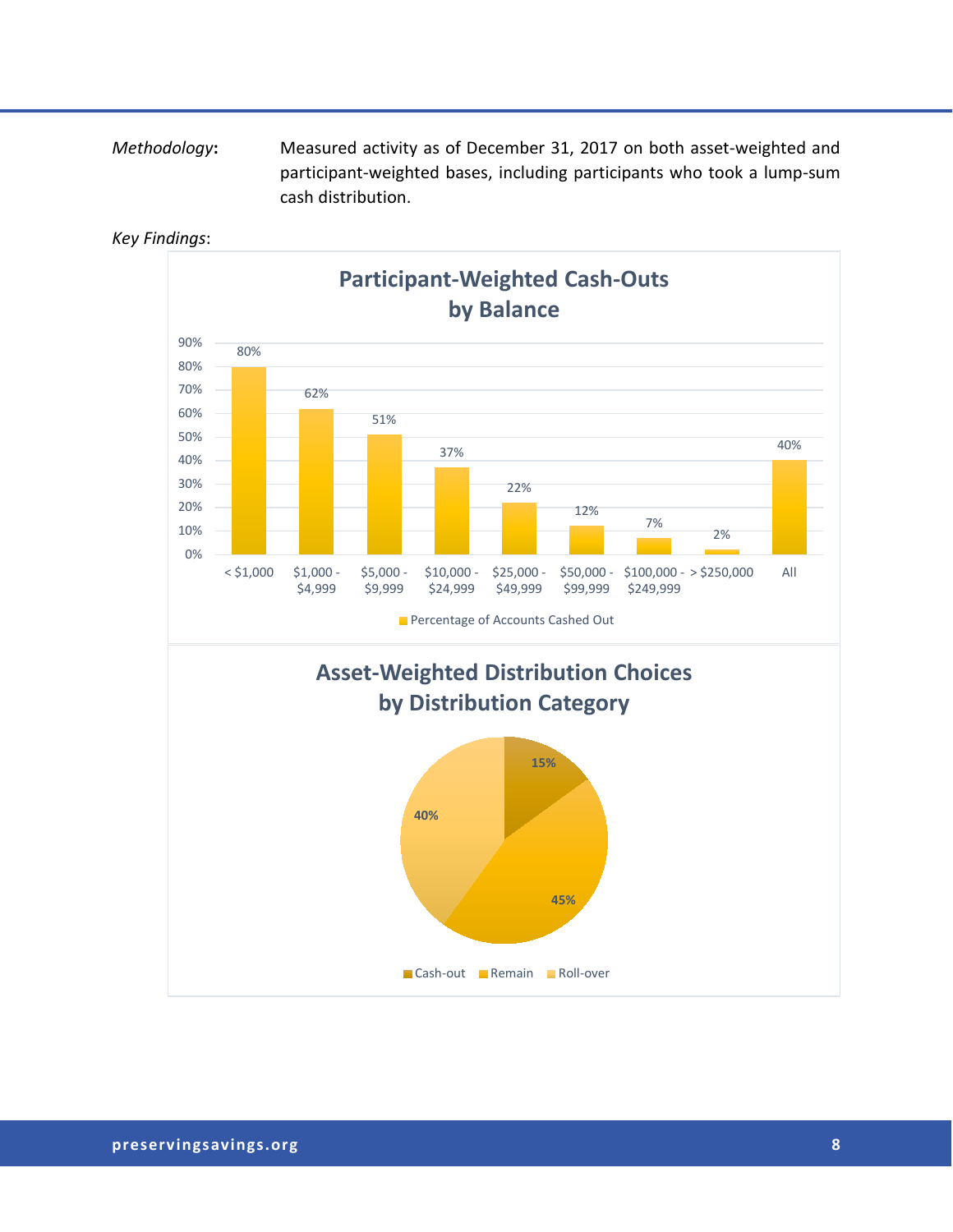*Analysis*: Alight's results, when combined with EBRI turnover and balance segment data and Form 5500 data, can be extended to estimate cash-outs for the entire defined contribution system. We estimate aggregate annual cashouts of \$74.1 billion, if participant-weighted, and \$105.2 billion, if assetweighted. Based on the participant weightings, we estimate that approximately 6.4 million participants take cash-outs annually.

#### **2. Fidelity (2010)**

In summer 2010, as part of their ongoing *Building Futures* reports, Fidelity published a comprehensive survey of cash-outs (*Plugging the Leaks in the DC System: Bridging the Gap to a More Secure Retirement)*.

| Data Source: | Fidelity proprietary data                                                                                                                                                                                                                                                                                   |
|--------------|-------------------------------------------------------------------------------------------------------------------------------------------------------------------------------------------------------------------------------------------------------------------------------------------------------------|
| Population:  | 11 million participants in nearly 17,000 corporate defined contribution<br>plans as of June 30, 2010                                                                                                                                                                                                        |
| Methodology: | To measure cash-outs, the study looked at participants who were actively<br>employed by their plan sponsor at a given point in time and then left their<br>jobs in the following nine months. The study examined the "stay-in-plan"<br>and "withdraw" behavior of these participants for a one-year period. |



*Key Findings*: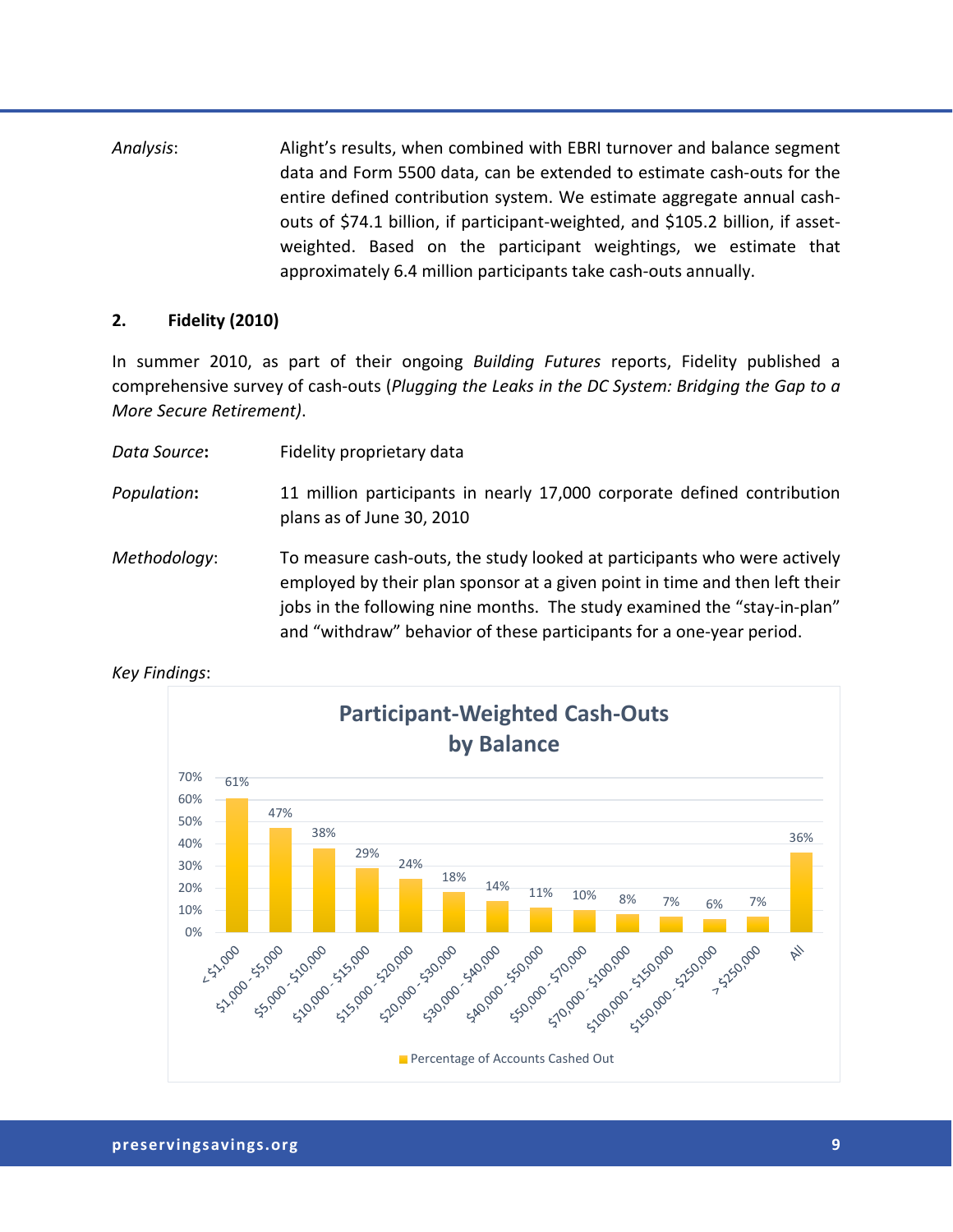*Analysis*: The results of the Fidelity study, when combined with EBRI turnover and balance segment data and with Form 5500 data, can be extrapolated to the entire defined contribution system. We estimate annual cash-out of \$60.6 billion (based on participant weighting). We further estimate that approximately 4.8 million participants take cash-outs annually.

#### **3. Vanguard (2018)**

Among 401(k) recordkeepers, Vanguard is the most prolific and consistent supplier of highquality, detailed studies that reflect their experience with cash-outs. Vanguard produces this information annually as part of their *How America Saves* series. The most recent installment is *How America Saves 2019*.

| Data Source: | Vanguard proprietary data                                                                                                                                                        |
|--------------|----------------------------------------------------------------------------------------------------------------------------------------------------------------------------------|
| Population:  | 5 million participants in 1,900 defined contribution plans for which<br>Vanguard directly provides recordkeeping services                                                        |
| Methodology: | To measure cash-outs, the study examines the actions of participants who<br>terminated in a calendar year and tracks their distribution decisions in that<br>same calendar year. |

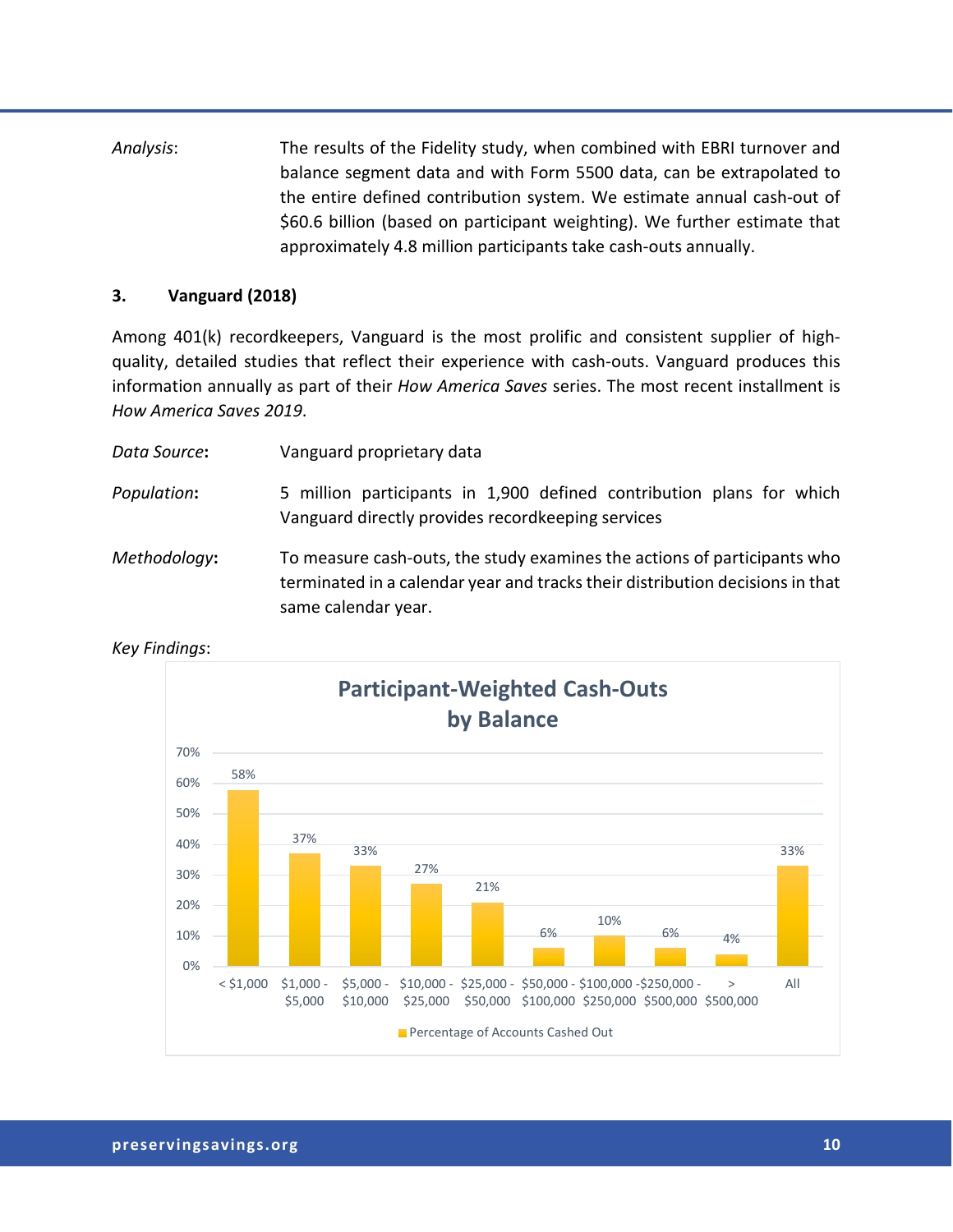*Analysis*: The results of the Vanguard studies, when combined with EBRI turnover and balance segment data and with Form 5500 data, can be extrapolated to the entire defined contribution system. We estimate systemic 401(k) cash-outs to be \$71.8 billion (based on participant weighting). We further estimate that approximately 4.5 million participants take cash-outs annually.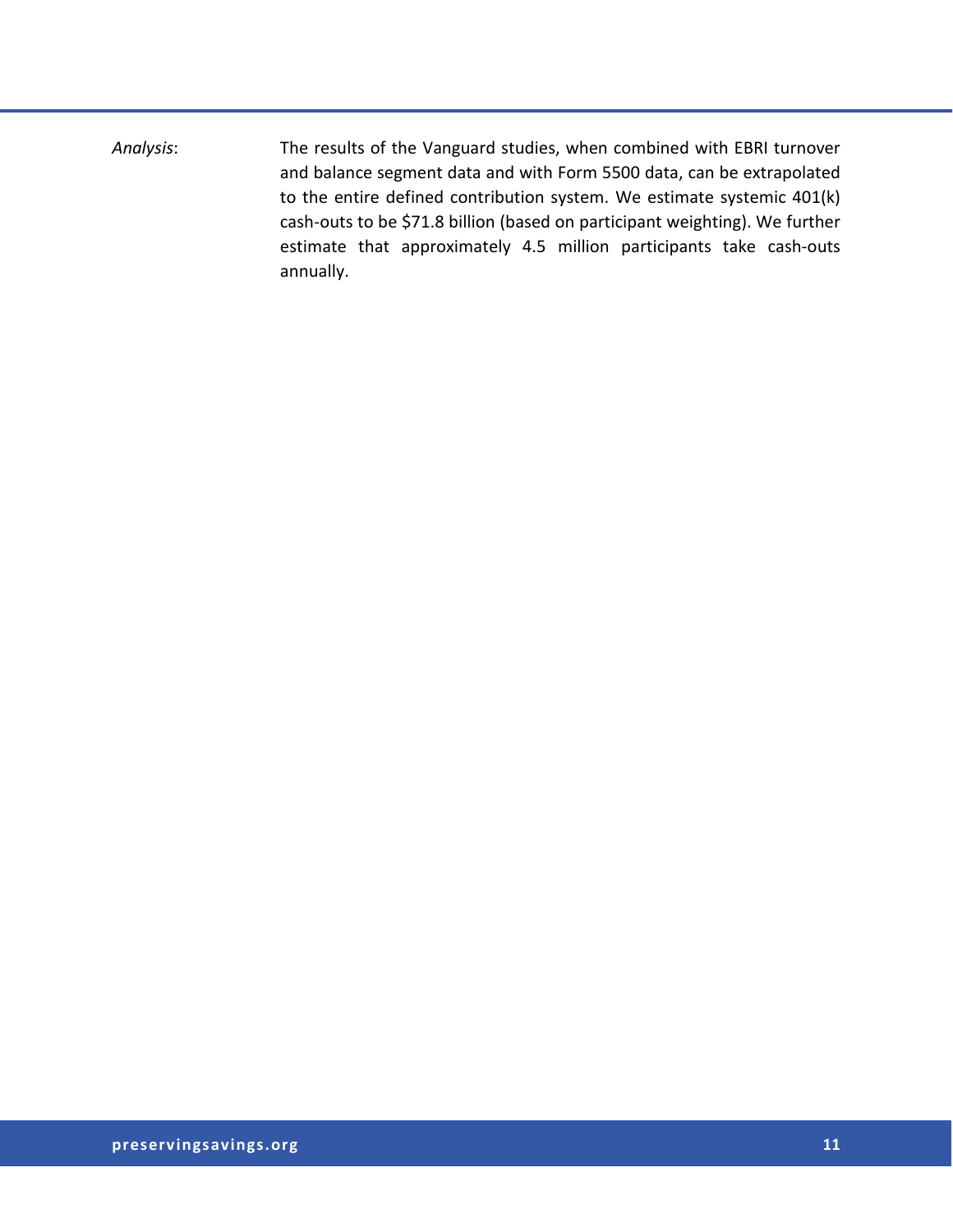# **Medium Confidence Estimates of Cash-Outs**

The studies below utilized empirical data but reflect the experience of slightly smaller populations or were performed for specific participant segments. Therefore, they have limited utility for estimating cash-outs for the entire population of 401(k) participants.

#### **1. Auto Portability Simulation (for balances under \$15,000)**

The Auto Portability Simulation (APS) was performed by Retirement Clearinghouse (RCH) in 2017 in conjunction with Dr. Ricki Ingalls(formerly with Texas State University) and focused exclusively on accounts with assets of less than \$15,000.

*Data Sources*: Large recordkeeper cash-out studies (*i.e.*, a composite of Fidelity, Vanguard and Alight data), EBRI turnover & balance data, Form 5500 data, and RCH longitudinal data *Population*: 7.7 million participants (12% of total) with account balances with less than \$15,000 who change jobs each year *Methodology*: Utilizes a discrete event simulation software (*i.e.,* Simio) to model the effects of job-changing participants in various small-balance segments, with and without auto portability (*i.e.,* the automatic transfer of certain retirement accounts to an active retirement plan account).

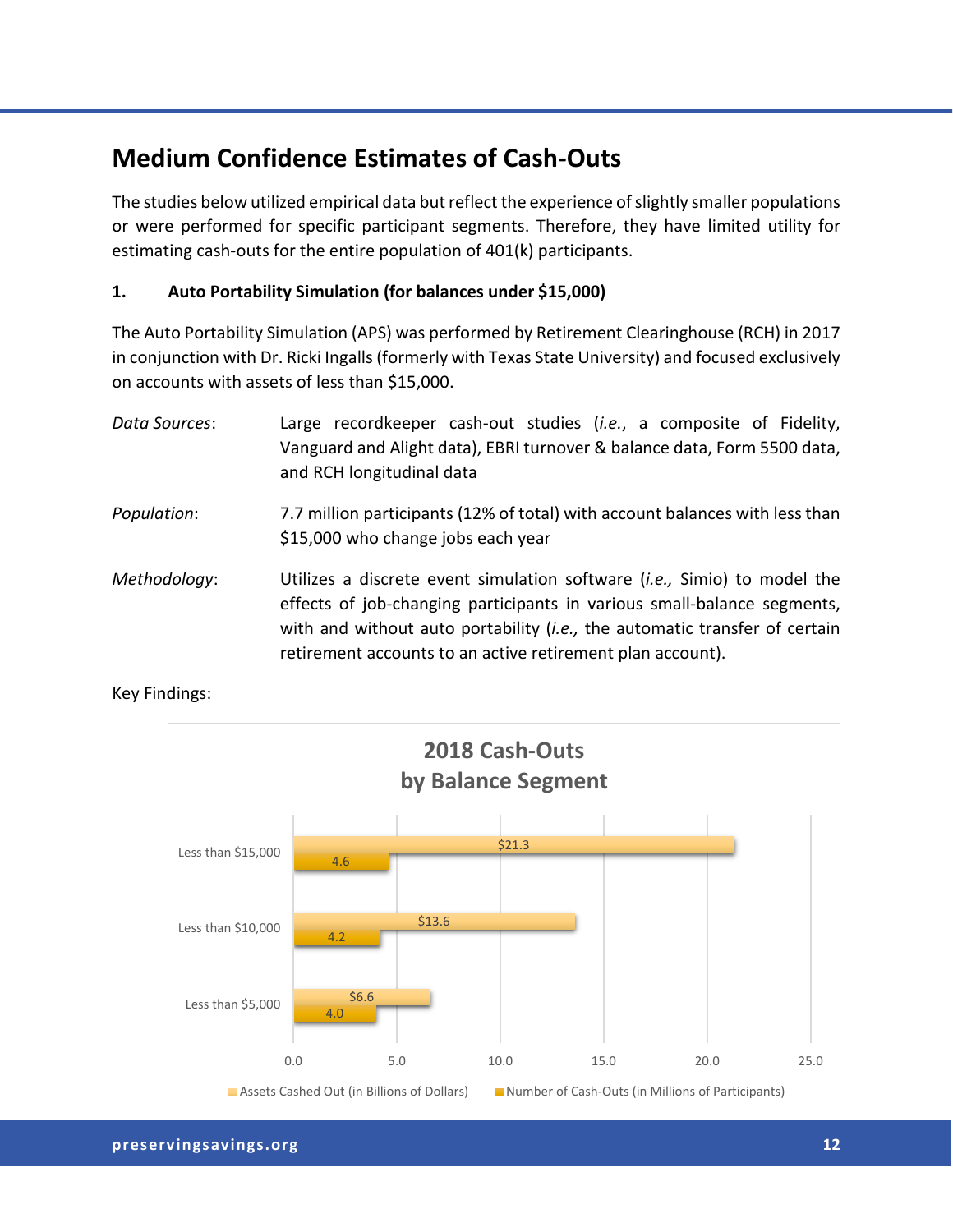*Analysis*: Although the APS was developed to estimate participant populations that are (or could be) subject to mandatory distribution provisions, the model's assumptions can be extended to include cash-outs for all balances. We estimate system-wide 401(k) cash-outs to total \$67.9 billion (participantweighted) and impact 6 million participants annually.

#### **2. Boston Research Technologies (2013)**

In their 2013 study *Eliminating Friction and Leaks in America's Defined Contribution System*, Boston Research Group examined participant decisions in a 190,000+ participant plan over 10 years, comparing leakage results before and after a program of retirement savings portability was implemented.

*Data Sources*: Participant distribution choices, 2002-2011

*Population*: A single 190,000 participant plan with 38,000 new hires per year and 43,000 separations. Data specifically included 521,338 job-changers and distribution choices

*Methodology*: Leakage results for the first five-year period (2002-2006) were compared against the results of the second five-year period (2007-2011) when a program of retirement plan portability was implemented (*i.e.*, IRA accounts established through an involuntary distribution were compared to active 401(k) accounts and, where possible, the accounts were consolidated). Additionally, leakage values were compared against a composite of three large recordkeeper studies (*i.e.*, Fidelity, Aon Hewitt and Vanguard).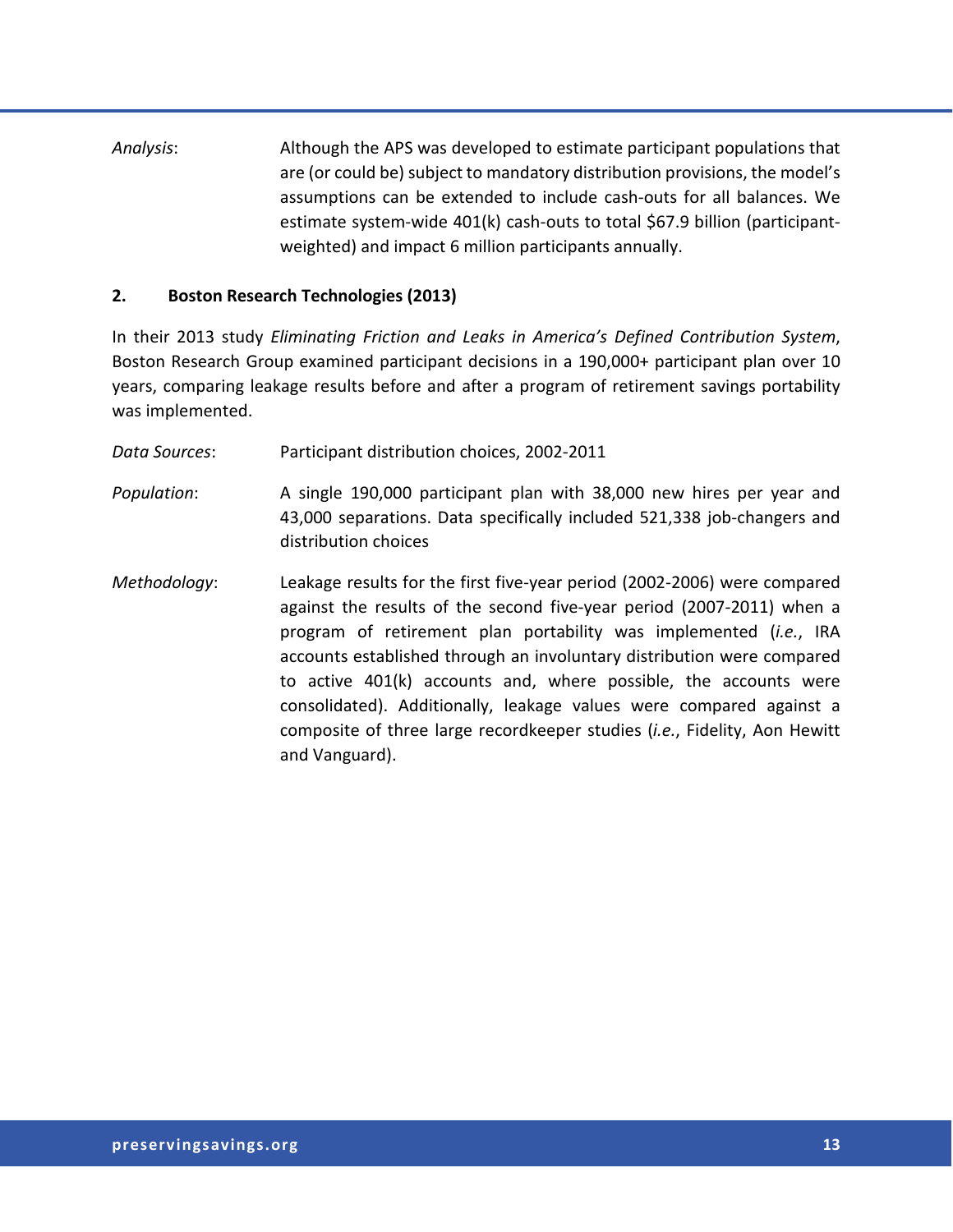

*Analysis*: These results, when combined with 2013 Form 5500 distribution data and applied to the entire defined contribution system, indicate total cash-outs of \$93.5 billion (asset-weighted). We further estimate 7.4 million participants cash-out annually.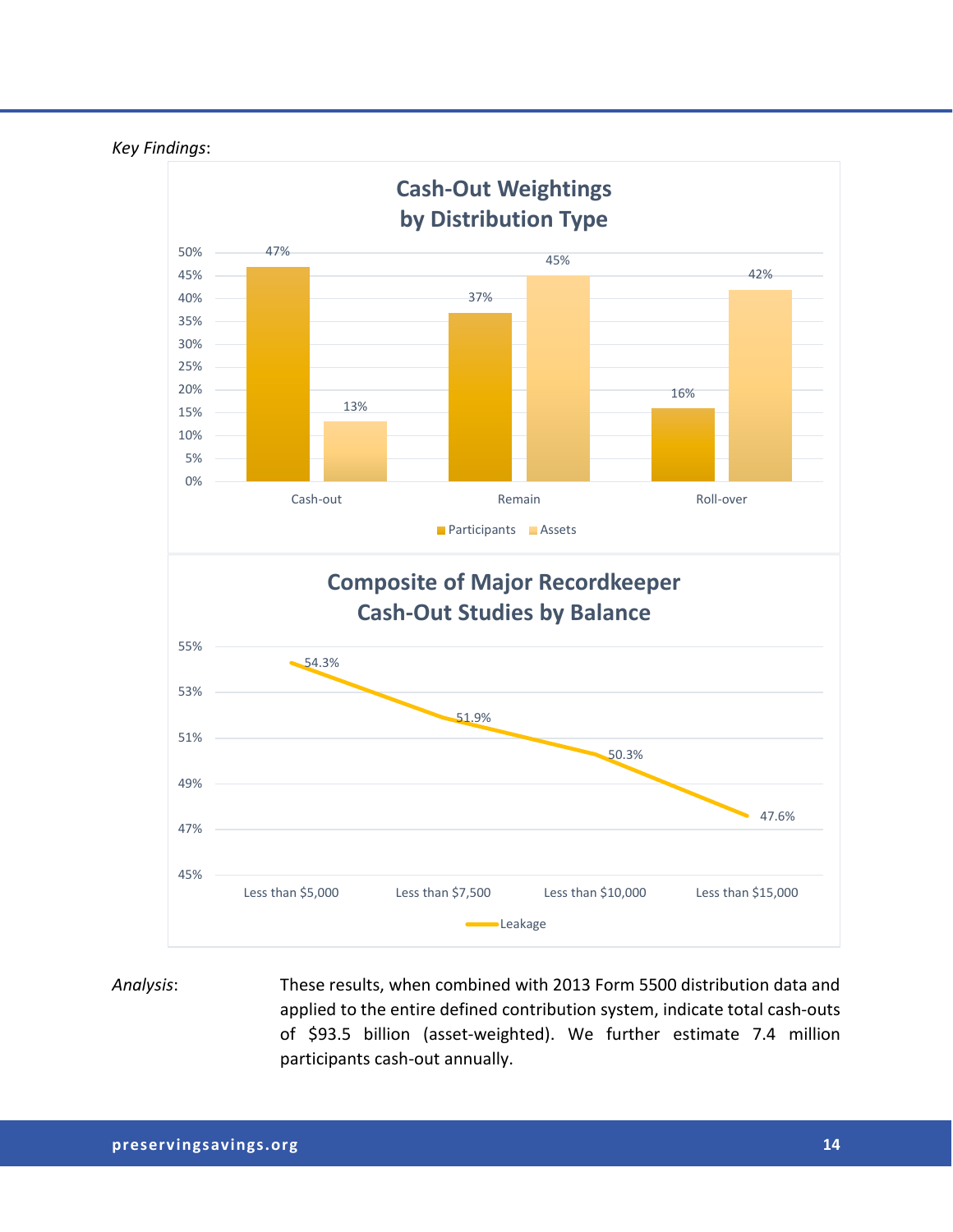# **Low Confidence Estimates of Cash-Outs**

The study below contains valuable insights about cash-outs but was deemed low-confidence due to methodology and/or population limitations, which limit its applicability to understanding the volume of cash-outs in the broader 401(k) system.

#### **Government Accountability Office (2019)**

GAO's March 2019 report to the U.S. Senate Special Committee on Aging (*Retirement Savings: Additional Data and Analysis Could Provide Insight into Early Withdrawals*) estimated the total amount of 401(k) cash-outs at \$9.8 billion per year.

| Data Sources:        | SIPP 2014 Panel and Form 5500 Data                                                                                                                                                                                                                                                                                                                                                                                                                                                                            |
|----------------------|---------------------------------------------------------------------------------------------------------------------------------------------------------------------------------------------------------------------------------------------------------------------------------------------------------------------------------------------------------------------------------------------------------------------------------------------------------------------------------------------------------------|
| Population:          | Survey sample size included 53,070 households                                                                                                                                                                                                                                                                                                                                                                                                                                                                 |
| Methodology:         | Survey participants were asked if they had received "lump sum payments"<br>from a pension or retirement plan" of \$1,000 or more. An Event History<br>Calendar (EHC) was utilized. Results were then extrapolated to the entire<br>401(k) participant population.                                                                                                                                                                                                                                             |
| <b>Key Findings:</b> | In 2013, 401(k) cash-outs of accounts of \$1,000 or more totaled \$9.88<br>billion, 1.1% of participants, and 0.3% of plan assets.                                                                                                                                                                                                                                                                                                                                                                            |
| Analysis:            | The data in the 2019 GAO is at odds with the conclusions in GAO's August<br>2009 report (401k Plans: Policy Changes Could Reduce the Long-term<br>Effects of Leakage on Workers' Retirement Savings), which estimated<br>annual 401(k) cash-outs to be \$74 billion per year. This could be due to a<br>number of methodological issues (e.g., extending the SIPP survey findings<br>to the much-broader population of 401(k) participants) and/or behavioral<br>changes, including the factors listed below. |
|                      | Only 1.1% of participants cash out, according to the GAO's findings. If we<br>assume that the denominator is active, eligible, and contributing<br>participants, then the composite cash-out rate, translated to those<br>participants who change jobs in any given year, would work out to less<br>than 7%. That is well below the range indicated by the large recordkeeper<br>cash-out studies (i.e., 33% to 40%), which are based on actual experience<br>and empirical data.                             |
|                      | The GAO's total 401(k) cash-out estimate of \$9.8 billion for all balances                                                                                                                                                                                                                                                                                                                                                                                                                                    |

represents only a fraction of small-balance 401(k) cash-outs totals derived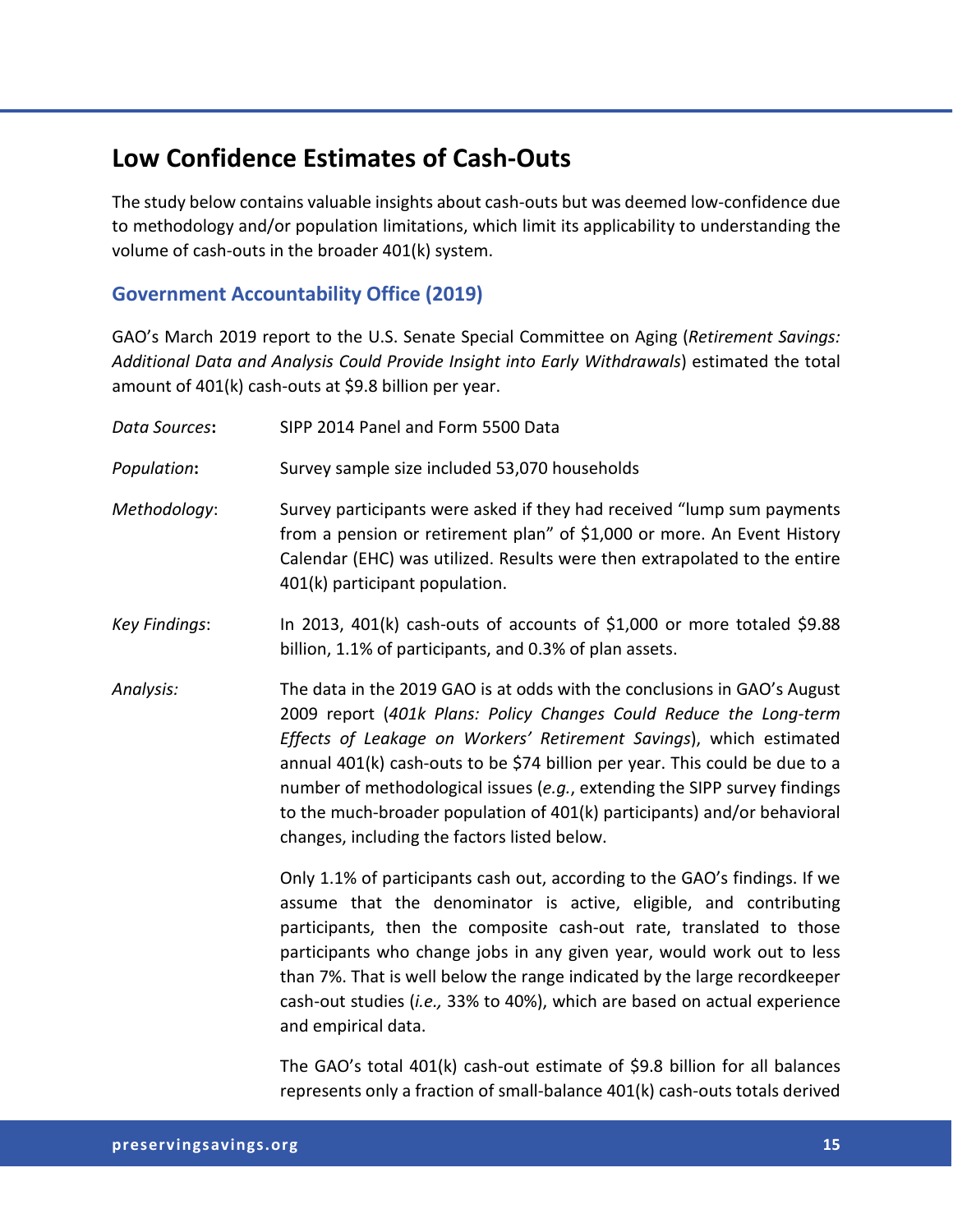by the APS (*i.e.*, 46% of the \$21.3 billion for balances less than \$15,000 and 72% of the \$13.6 billion for balances under \$10,000).

The SIPP survey only inquired about lump-sum distributions greater than \$1,000, so the GAO's estimate omits leakage for balances segments under \$1,000. According to EBRI, accounts with sub-\$1,000 balances represent around 12% of all 401(k) accounts, and cash-out levels are approximately 51% to 80% for this balance segment, according to large recordkeeper study results. Omission of this balance segment could explain a relatively small portion (\$2 to \$3 billion) of the significant gap between the GAO's overall estimate and other studies.

The SPWG considered the possibility that the GAO's new estimate reflects some underlying reduction in cash-outs over time, perhaps in response to improved participant education, assistance or other contributing factors. However, since 2010, large recordkeeper cash-out studies have shown consistently high levels of cash-outs, with the March 2019 Alight study noting that "there has been remarkable consistency in the withdrawal behavior of participants over the last 10 years." Additionally, job changes, a primary driver of participant cash-out behavior, are increasing. In March 2019, the Bureau of Labor Statistics reported that total employee separations have reached a five-year high.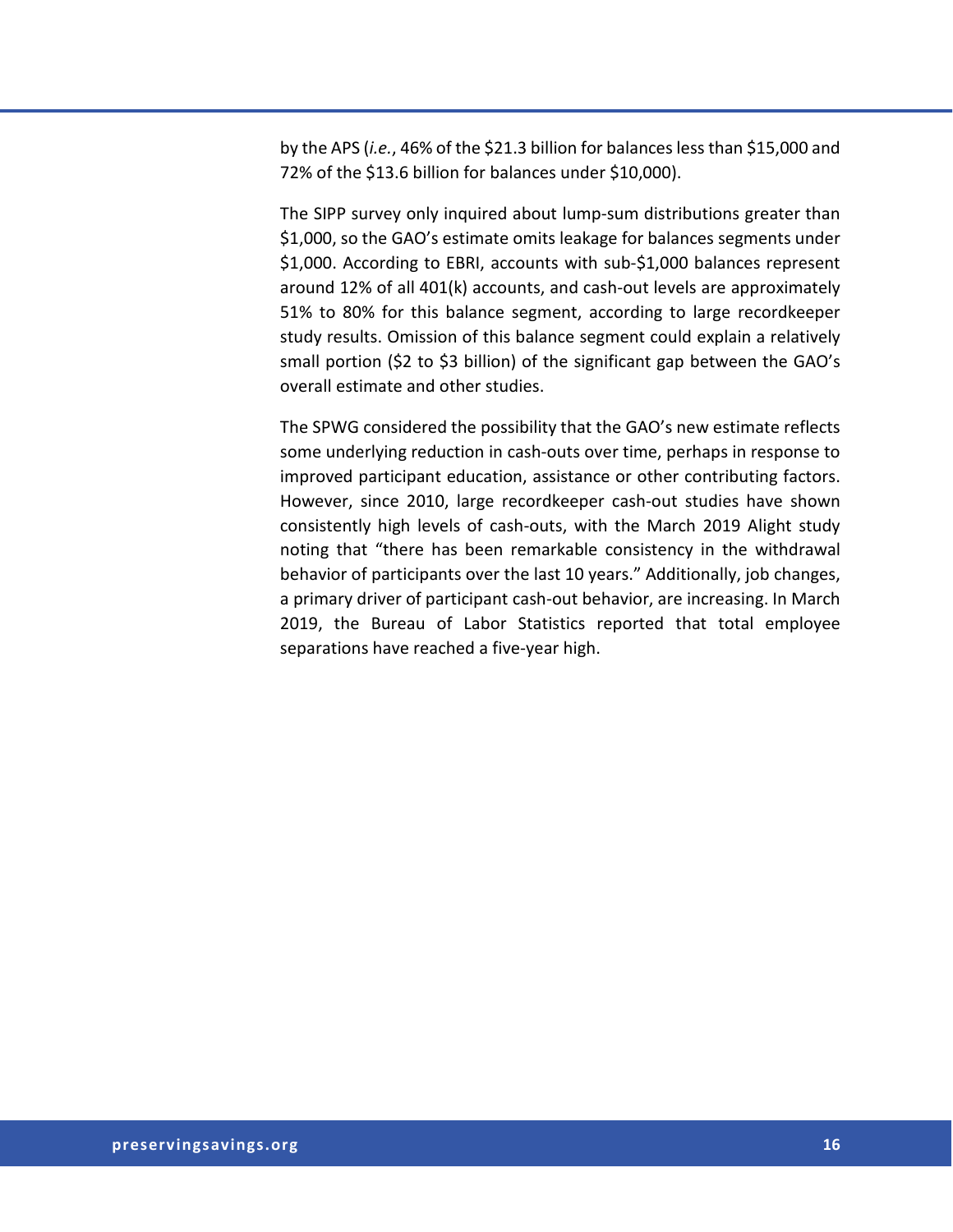# **Conclusions**

Leakage can have a profound impact on individuals' retirement savings, and a review of recent research and studies indicates that cash-outs are the most prolific source of leakage. Although estimates vary, between one-third and almost one-half of those participating in a 401(k) plan withdraw part or all of their retirement savings after a job change. That amounts to an estimated 4.5 to 6.4 million participants cashing out annually resulting in between \$60 billion and \$105 billion of lost annual savings.

Given the number of individuals cashing out and the amount of retirement savings leaving the retirement system, the SPWG believes cash-outs warrant closer study. That may require utilizing or creating new sources of system-wide leakage data. Additionally, the SPWG encourages an active discussion about options for reducing leakage from cash-outs. There may be legal, policy or operational improvements that could reduce cash-outs and preserve more retirement savings.